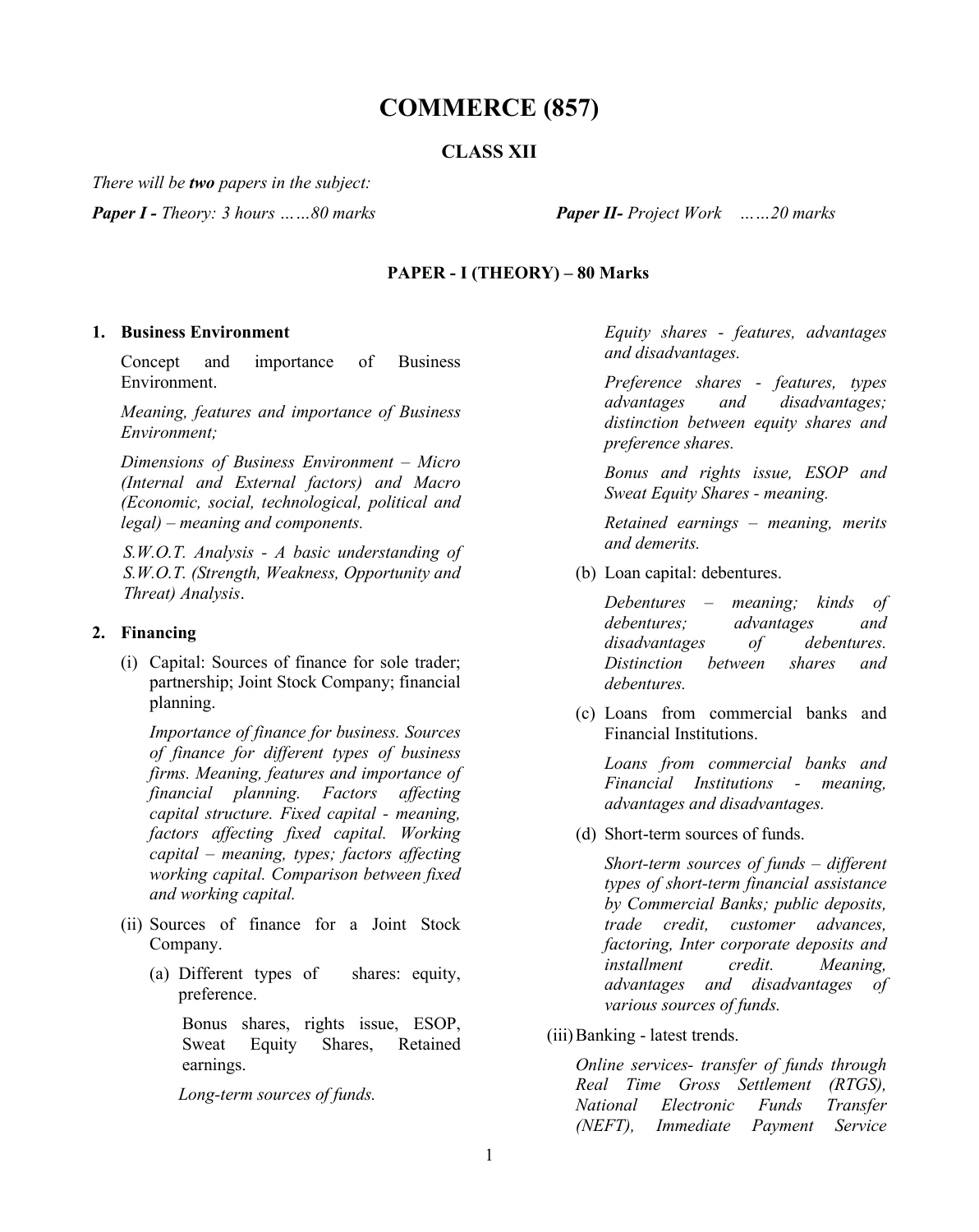*(IMPS), issue of demand drafts online meaning and features.*

*Online payments, e-Banking – meaning and features, advantages and disadvantages.*

*Mobile Banking - SMS alerts, transfer of funds, making payments - advantages and disadvantages.*

*Debit Cards vs Credit Cards, ATM (Automated Teller Machine) – Meaning; Debit card and credit card: features and differences.*

#### **3. Management**

(i) Management: Meaning, objectives and characteristics of management.

*Meaning of Management: as an activity; as a group; as a discipline; as a process. Objectives and characteristics of management.*

(ii) Nature of Management – Science, Art and Profession.

*Self explanatory*.

(iii)Importance of Management.

*Self explanatory.*

(iv) Principles of Management: nature of principles; need for principles.

*Nature of principles of Management; need for principles of management; Taylor's 5 scientific principles of Management; Fayol's 14 principles of Management; Comparison of Taylor's and Fayol's principles.* 

- (v) Functions of Management: Planning; Organising; Staffing; Directing; Controlling and Coordinating.
	- *(a) Planning:*

*Meaning, steps, importance & limitation; Types of plans; Objectives, policy, procedures, method, role, budget, program – meaning and features.*

*(b) Organising:* 

*Meaning, importance, steps; Structure of organization (line, line and staff,*  *functional and divisional; Formal and informal organization) – Meaning, features, merits, demerits and differences between line and line & staff, functional and divisional, formal and informal; Meaning and importance of delegation of authority; Decentralization v/s Centralization, comparison between delegation and decentralization, merits and demerits.*

*(c) Staffing:*

*Meaning, steps and importance; Recruitment – Meaning and sources; Selection –Meaning and procedure; Training and development – Meaning, types of training, difference between selection and recruitment, Training and Development.*

*(d) Directing:* 

*Meaning and importance; Supervision-Meaning, functions and span of control;*

*Motivation - Meaning and Maslow's theory; Leadership- Meaning and qualities of a good leader;*

*Communication - Meaning, objectives and process. Barriers to communication and overcoming barriers to communication.*

*(e) Controlling:* 

*Meaning, steps and importance; Relationship between Planning and Controlling; Management by Exception.*

*(f) Coordination:*

*Meaning of Coordination; Coordination as an essence of Management.*

#### **4. Marketing**

(i) Marketing: concept and functions.

*Meaning and types of markets; meaning and features of marketing. Marketing concepts: traditional v/s modern - meaning and features of traditional and modern concepts of marketing. Comparison between marketing and selling. Objectives and importance of marketing; functions of*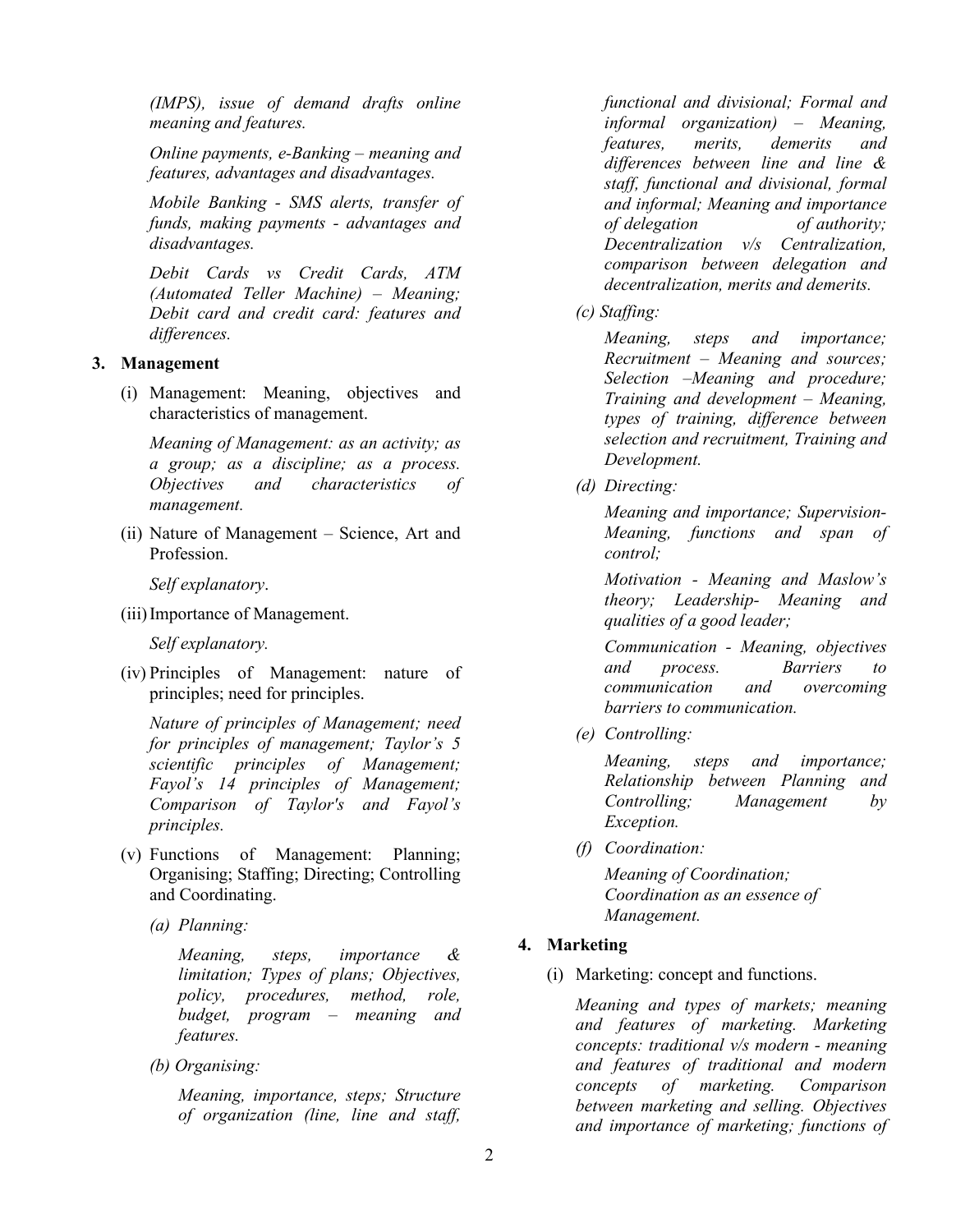*marketing – meaning, features of each function of marketing.*

(ii) Marketing Mix - Meaning and Elements.

*Product Mix - goods and services meaning, features and types of goods; meaning, features of services; difference between product and services. Branding: meaning and merits. Labeling: meaning and merits. Packaging: meaning and features of good packaging.*

*Price Mix – meaning, factors determining price.*

*Place Mix – meaning, channel of distribution choice of channels of distribution and physical distribution.*

*Promotion Mix – Meaning and elements.*

*Elements – Advertising, sales promotion, personal selling and publicity – meaning, features, objectives and differences.*

(iii)Consumer protection: rights of consumers, methods of consumer protection.

*Need for consumer protection; methods of consumer protection - self-help, legislative measures and consumer associations/NGOs, Consumer Protection Act, 2019 - Rights of consumers.*

*The Consumer Disputes Redressal Commissions (National, State and District).*

#### **PAPER II – PROJECT WORK – 20 Marks**

Candidates will be expected to have completed **two** projects from any topic covered in Theory.

#### **The project work will be assessed by the teacher and a Visiting Examiner appointed locally and approved by the Council.**

| Overall format                 | 1 mark  |
|--------------------------------|---------|
| Content                        | 4 marks |
| Findings                       | 2 marks |
| Viva-voce based on the Project | 3 marks |

Mark allocation for **each** Project [10 marks]:

#### **A list of suggested Projects is given below:**

- 1. Compare marketing strategies adopted by two different companies of the same industry (FMCG / Telecommunication / media / education industry etc.) keeping in mind the following:
	- Product mix
	- Price Mix
	- Place Mix
	- Promotion Mix
- 2. Collect newspaper/magazine clippings of five cases filed by consumers in the Consumer Court.

Find out the rights violated, and the redressal mechanism used.

What was the outcome of each case?

3. Visit a commercial Bank. Find out the procedure to open a savings account.

Find out the details of various Agency & General utility services provided by the bank.

4. Compare the interest rates offered by five different commercial banks on fixed deposits under various categories (general and senior citizens) and various time durations.

Find out the procedure and formalities for opening a fixed deposit account.

What is the procedure for closing the account on maturity and before maturity period?

5. Select five different companies across varying industries such as I.T., textiles, FMCG, Health Care, etc., included in the SENSEX. Keeping a hypothetical base money of Rupees One Lakh, invest in the shares of the selected companies. The movement of share prices selected by you should be monitored over a period of one month on a daily basis. A uniform / standard practice of either using the opening price or the closing price on a particular day of the week should be used by all students in the class.

 At the end of the month, analyse your investment in a spread sheet and give reasons for your choice of scripts.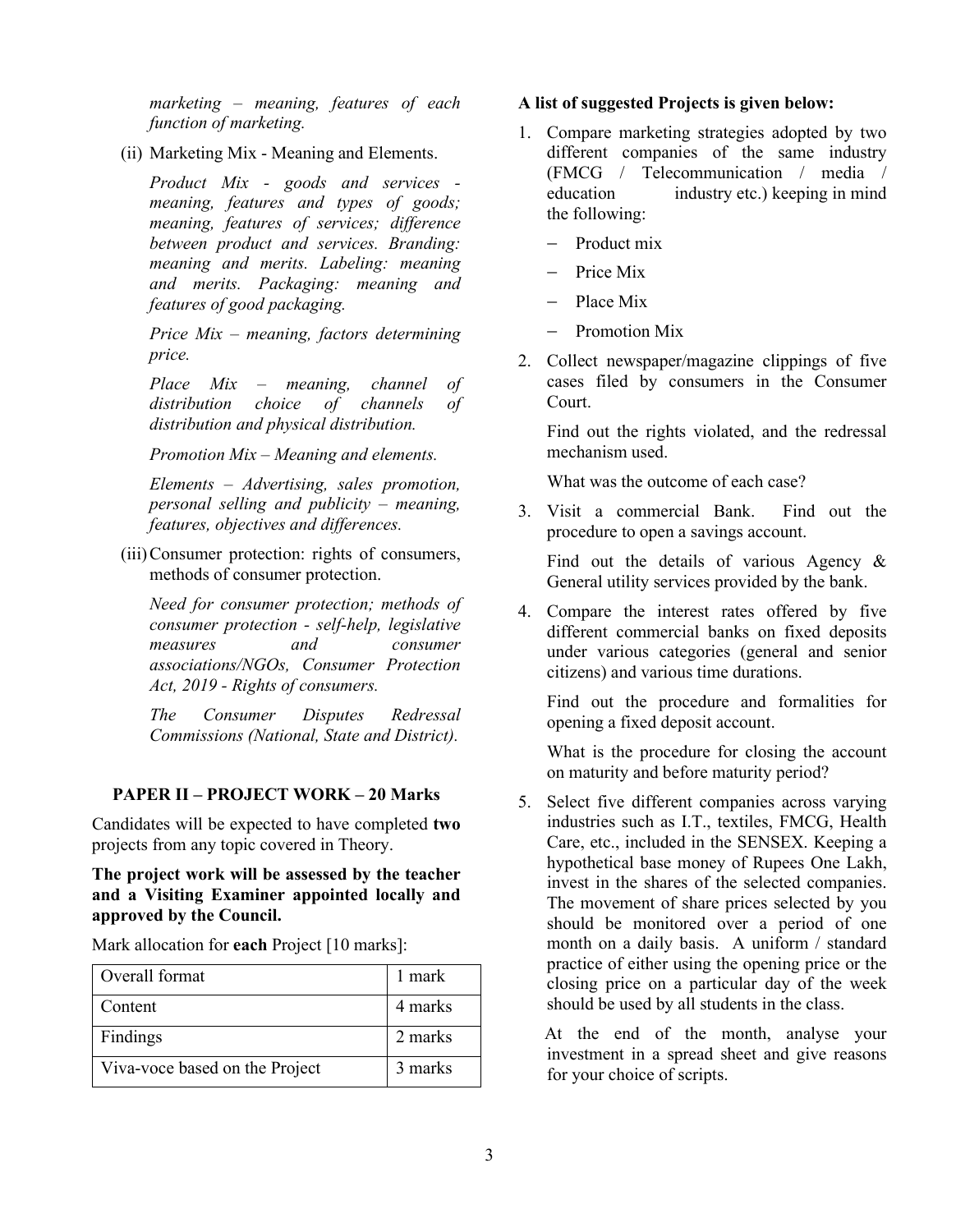6. Find out the names of companies under various sectors (FMCG, Pharma, automobile, etc) included in the NIFTY and the SENSEX.

Make a chart of the same and track its movements over a period of one week.

- 7. (a) Study the sources of recruitment and steps involved in the selection procedure adopted by two companies of the same industry.
	- (b) Compare and evaluate the sources of recruitment and the selection process adopted by the selected companies.
- 8. Formulate a capital plan for a hypothetical business organization.

Justify your formulated plan.

- 9. Choose two companies of the same industry. Study their organizational structure. Also give information with regard to:
	- (i) Hierarchy
	- (ii) Centralization and delegation of authority
	- (iii)Flow of information (scalar chain)
	- (iv) Span of control
	- (v) Channel of communication.
- 10. Select any business undertaking. Study the selected business in terms of ownership, capital and profitability.

Make a S.W.O.T. analysis and present it in a tabular form.

**NOTE:** No question paper for Project Work will be set by the Council.